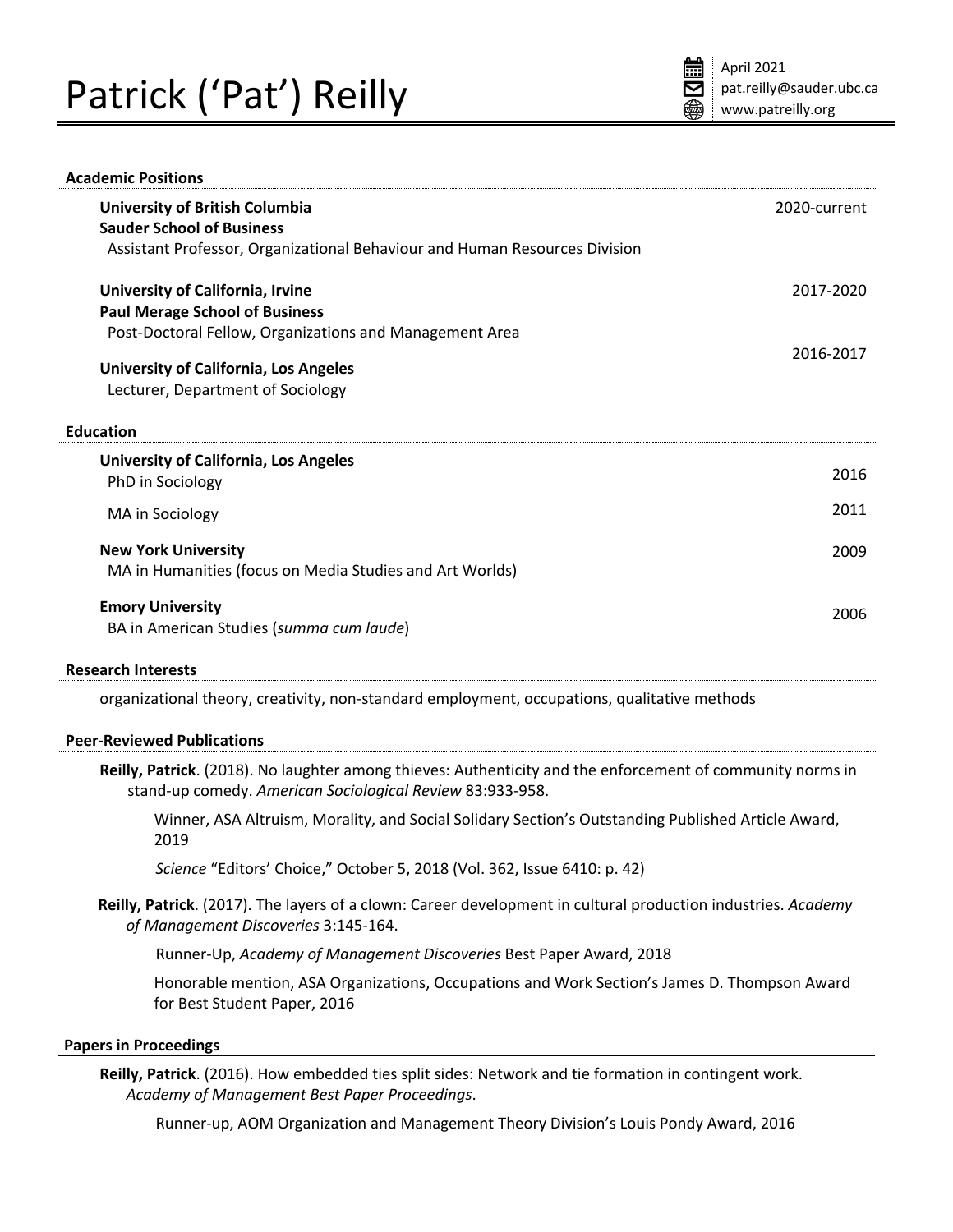#### **Works in Progress**

Harrison, Spencer, Song, Yanbo, & **Reilly, Patrick\***. (2021) Point Break: The impact of creative differences on directors' careers and the process of creative vitrification.

(\*Equal contribution, author order by time of inclusion in project)

- Frické, Pascale, Alonso, Natalya, & **Reilly, Patrick**. (2021) Living the dream? Unpacking the causes and consequences of unforeseen work realities. Working paper.
- **Reilly, Patrick.** (2021) Creating yourself together: Socializing individuality within occupations. Revising.
- **Reilly, Patrick.** Circles as a social unit for studying creativity. Working paper in progress.
- **Reilly, Patrick.** Multiple exposure: combined roles and project outcomes in temporary organizations. Working paper in progress.
- Otner, Sarah & **Reilly, Patrick.** A Knights' tale: Evaluation, rankings, and organizational legacy in college football. Data analysis.
- **Reilly, Patrick** & Spencer Harrison. Swift trust and creativity. Data collection, second wave. (UBC Research Ethics Board approval, January 2021)

#### **Record of Instruction**

# **UC Irvine Paul Merage School of Business MBA Instruction** *Power and Politics in Organizations* (MGMT 290) Spring 2020 (Student Evaluation: 3.9/4.0) Fall 2019 (Student Evaluation: 4.0/4.0) Fall 2018 (Student Evaluation: 4.0/4.0) Fall 2017 (Student Evaluation: 3.8/4.0) *Negotiations* (MGMT125/MGMT 225) Spring 2020 (Student Evaluation: 3.9/4.0) Fall 2019 (Student Evaluation: 4.0/4.0) Spring 2019 (Student Evaluation: 4.0/4.0) *Responding to Dynamic Times: Thinking Strategically in Organizations* (MGMT 200) (co-taught with Libby Weber) Spring 2019 (Student Evaluation 3.9/4.0) Fall 2018 (Student Evaluation 3.9/4.0) Spring 2018 (Student Evaluation: 3.9/4.0) Fall 2017 (Student Evaluation: 3.9/4.0) *Executive Leadership* (MGMT 296) (co-taught with Sue Pendernacht) Spring 2018, Executive MBA (Student Evaluation: 3.9/4.0) Spring 2018, Health Care Executive MBA (Student Evaluation: 3.5/4.0)

## **UCLA, Department of Sociology**

#### **Undergraduate Instruction**

*Sociology of Mass Communication* (SOC M176/COMM 147) *Sociology of Emotions* (SOC M176/COMM 147) *Introductory Sociology* (SOC 1) *The Study of Norms* (SOC M176/COMM 147) *Organizations and Society* (SOC 168) *Careers in Sociology* (SOC 188) *Introduction of Sociological Methods* (SOC 20) *The Business: Sociology of Careers in the Entertainment Industry* (SOC 97)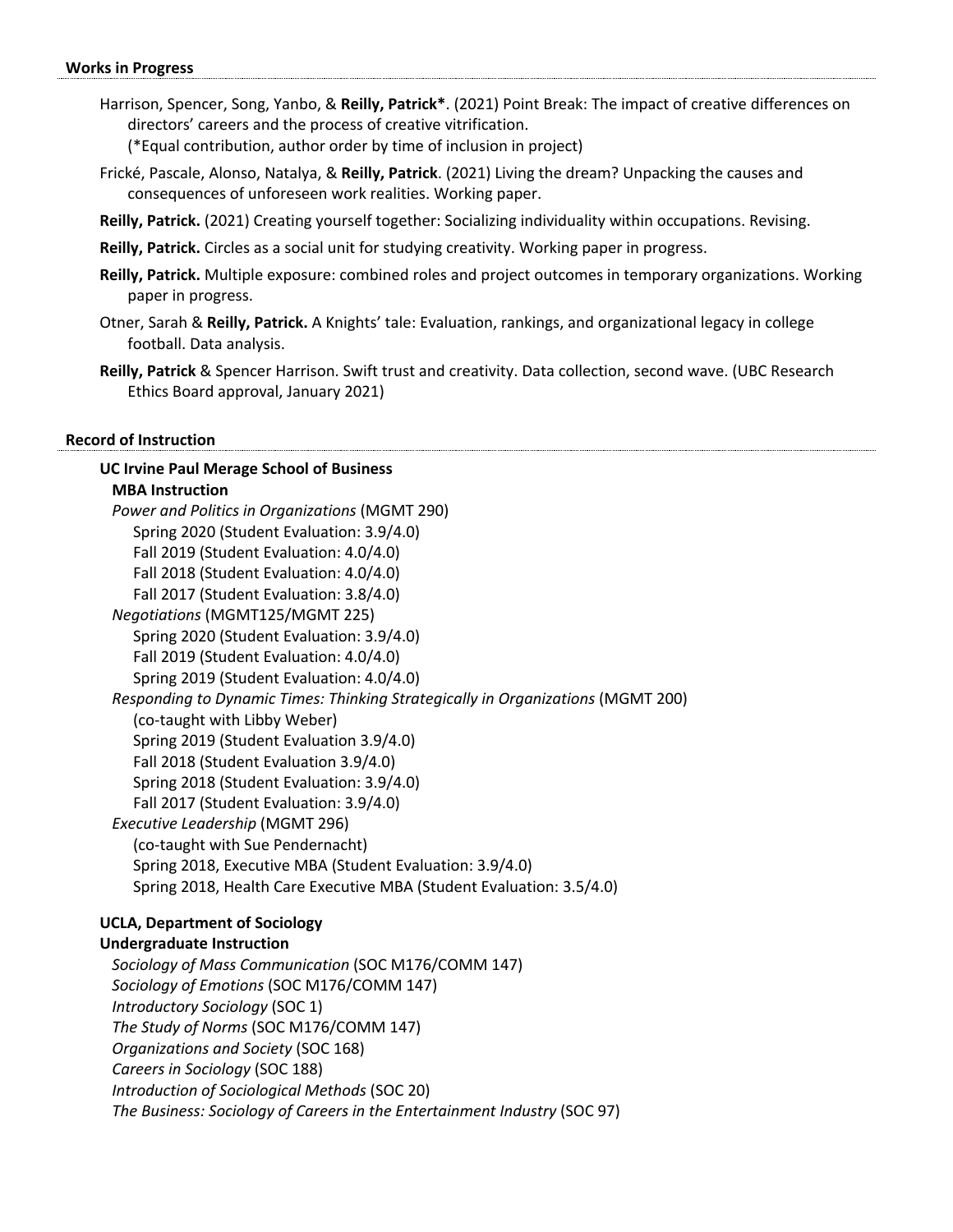#### **Technical Skills**

Stata, R (Tidyverse), data cleaning using Regex and Perl, SQL, Python (moderate proficiency)

#### **Awards and Fellowships**

ASA Altruism, Morality, and Social Solidarity Section's Outstanding Published Article Award: 2019

*Academy of Management Discoveries* Best Paper Award, Runner-up: 2018

ASA Organizations, Occupations and Work Section's James D. Thompson Award for Best Student Paper, Honorable Mention: 2016

AOM Organization and Management Theory Division's Louis Pondy Award, Runner-up: 2016

UCLA Distinguished Teaching Fellowship: 2015

UCLA Dissertation Year Fellowship: 2015

UCLA Distinguished Teaching Award (recognizes the top-five instructors university-wide): 2015

AOM Organization and Management Theory Division's Doctoral Consortium: 2014

UCLA Department of Sociology Excellence in Teaching Fellowship: 2014, 2013

UCLA Department of Sociology Peter Kollock Memorial Award: 2013

UCLA Department of Sociology Excellence in Teaching Award: 2014, 2012, 2011

UCLA Graduate Summer Research Mentorship: 2011

UCLA Department of Sociology Graduate Fellowship: 2009-2014

## **Conference Presentations**

- "Circles as a Social Unit for Creativity" Academy of Management 2020, Virtual Conference: paper presenter in the thematic symposium "Crossing Boundaries Between Creativity and Innovation" (showcase symposium MOC, OB, TIM)
- "Coming to the Stage Now? Work Arrangements in Unmediated Gig Economies" Academy of Management, 2017, Atlanta, GA: paper presenter in the thematic symposium "Who's in the Driver Seat? Worker Perspectives on Alternative Work Arrangements in the Gig Economy."
- "How Embedded Ties Split Sides: Network and Tie Formation in Contingent Work," Academy of Management, 2016, Anaheim, CA: panel presenter (OMT)
- "The Diffusion of Occupational Role Combinations: Revisiting 'Role as Resource,'" Academy of Management, 2015, Vancouver, BC: paper presenter in the thematic symposium "Careers in Context: How Institutions and Social Structure Determine Career Patterns"
- "The Weakness of Sanctioning in Norms-Based Property Systems: An Investigation of Joke Theft," Academy of Management, 2015, Vancouver, BC: panel presenter (OMT)
- "The Godfather or The Two Christophers: Revisiting 'Role as Resource'," 2014, Mallen Economics of Filmed Entertainment Conference, Yale University School of Management
- "Winner-Take-All Labor Markets as Commitment Traps: An Investigation of Stand-Up Comedy," Academy of Management, 2014, Philadelphia, PA: panel presenter (OMT)

"Career Tournaments as Commitment Traps: The Case of Stand-Up Comedy in Los Angeles," American Sociological Association Annual Conference, 2013, New York, NY: panel presenter

#### **Invited Talks**

"Creating Yourself Together: The Social Process of Developing Personal Styles." Boston College Carroll School of Management, November 2020